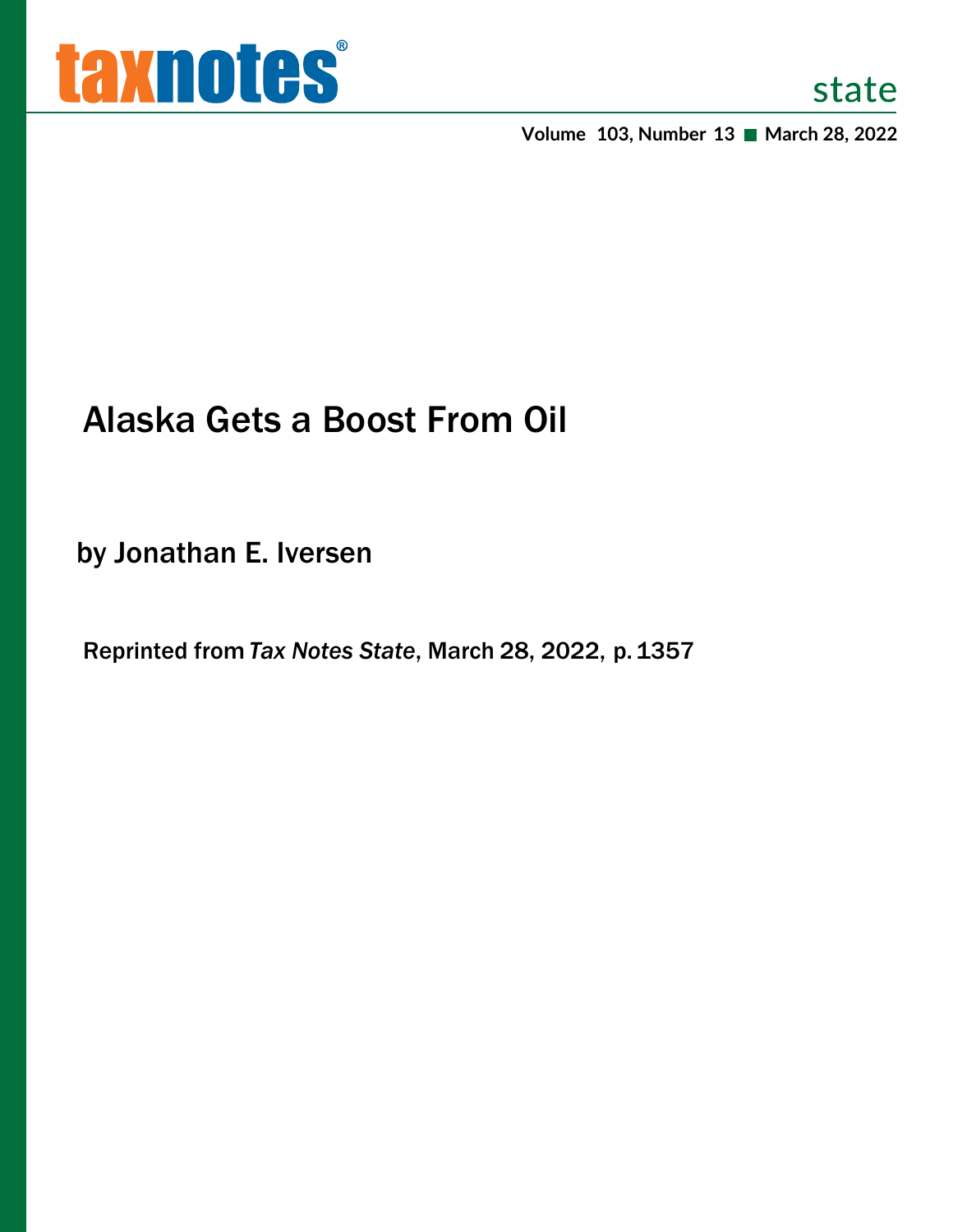## ALASKA TAX: THE LAST FRONTIER

tax notes state

### **Alaska Gets a Boost From Oil**

**by Jonathan E. Iversen**



Jonathan E. Iversen is the managing partner of Stoel Rives LLP's office in Anchorage, Alaska. He provides tax planning and tax structuring advice and represents clients in tax audits and appeals. His practice emphasizes Alaska state and local taxation. Previously, Iversen served as director of the Alaska

Jonathan E. Iversen

Department of Revenue's Tax Division.

In this installment of Alaska Tax: The Last Frontier, Iversen reviews the factors that play into Alaska's current revenue forecast and what effect they will have on fiscal policy in this legislative session.

> Copyright 2022 Jonathan E. Iversen. All rights reserved.

We have started the transition toward what Alaskans refer to as breakup, a period of warmer temperatures and sunshine — usually in April and May — that lead to quickly melting snow and the breaking up of ice. Sometimes it feels like a mixed blessing, because it can be a wet and gritty (literally — think road grit and muck and mire that has been covered in ice and snow for a few months) process that takes away winter activities and signals the shift into spring. We will be slogging through slushy puddles but grateful for the extra daylight, particularly in the evening. In some ways, it's the start of the year in Alaska, and it certainly lifts spirits.

This year, we are also seeing the energizing effects of increased oil prices. Although this is a double-edged sword because we will be paying higher prices at the pumps, Alaska's revenue

stream unquestionably gets a big boost from higher oil prices. Higher oil prices should also signal additional — and larger — payments for outstanding rebatable Alaska tax credits, the bulk of which were earned by oil and gas companies for investments in oil and gas exploration, development, and production made before 2017.

We have also passed the midway point of the current regular session, which began January 18, but what that means in terms of the conclusion of legislative activity this year remains to be seen. The current regular session started January 18, and the Alaska Constitution sets a general limitation of 121 days on the duration of the regular session.<sup>1</sup> However, in the 2006 general election, Alaska voters approved a citizen initiative (Ballot Measure 1) to reduce the maximum length of the regular session from 121 days to 90 days.<sup>2</sup> Although the 90-day limit has been in effect since 2008, the Legislature has regularly blown through it, $3$  only completing its work within 90 days — with no special sessions in 2009 and 2013. $^4$  And last year, not only did the regular legislative session run the full 121 days, but the Legislature also broke a record for days in session during a calendar year because of an additional four special sessions.<sup>5</sup>

In any event, the Legislature has been busy this session with much of the typical agenda and priorities, many of which revolve around the budget. As usual, taxes are being discussed despite the revenue coming (and forecast to come)

<sup>&</sup>lt;sup>1</sup>Alaska Constitution, Art. II, section 8.

<sup>2</sup> *See* State of Alaska, "2006 Official Election Pamphlet."

 $^3$ Alaska Stat. section 24.05.150(b).

<sup>4</sup> *See* James Brooks, "Alaska Legislators Again Prepare to Bypass 90- Day Session-Limit Law," *Anchorage Daily News*, Apr. 7, 2021.

<sup>5</sup> *See* Andrew Kitchenman, "Alaska Legislature Breaks Record for Days in Session, With Frustration Rising to the Surface," Alaska Public Media and KTOO, Oct. 29, 2021.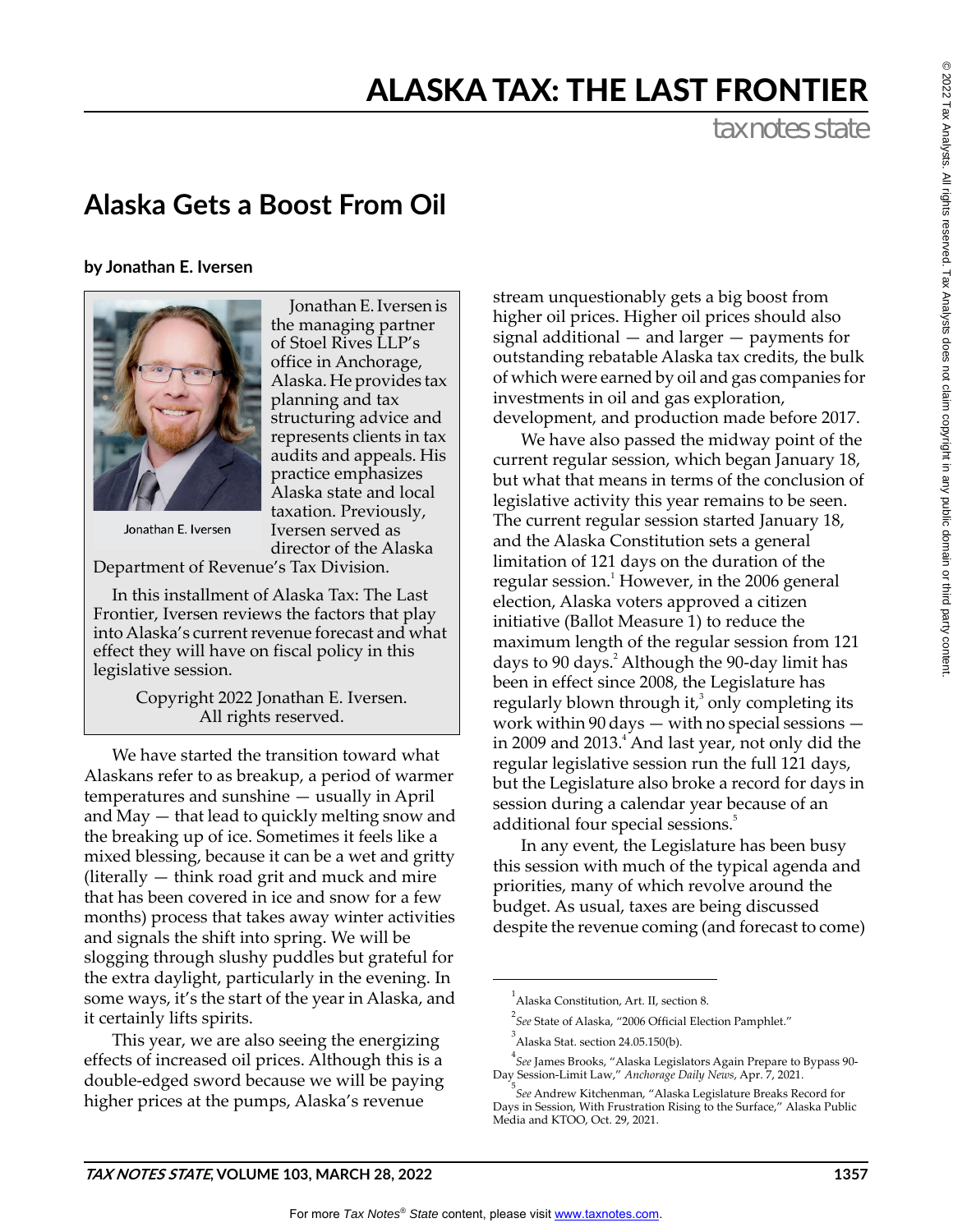in from higher oil prices, and companies that earned rebatable tax credits are anxiously hoping for additional, meaningful appropriations that will pay down the queue of outstanding credits.

#### **Fall 2021 Revenue Forecast**

To be fair, notwithstanding higher oil prices, any robust discussion of Alaska's revenue picture must include the Alaska Permanent Fund, and it is helpful to understand its genesis and ties to the state's oil wealth. Discussions about this fund were sparked by concerns in the late 1960s and early 1970s that revenues coming from North Slope oil production would be consumed by government spending rather than preserved for Alaskans.<sup>6</sup> But directing these funds to a dedicated account not readily accessible by the Legislature would violate the state constitution.<sup>7</sup> This led voters to approve a constitutional amendment in 1976 to establish the Permanent Fund:

At least twenty-five percent of all mineral lease rentals, royalties, royalty sale proceeds, federal mineral revenue sharing payments and bonuses received by the State shall be placed in a permanent fund, the principal of which shall be used only for those income-producing investments specifically designated by law as eligible for permanent fund investments. All income from the permanent fund shall be deposited in the general fund unless otherwise provided by law.<sup>8</sup>

Accordingly, a portion of mineral revenues must be deposited in the Permanent Fund, and the corpus of the fund cannot be spent by the Legislature without voter approval.<sup>9</sup>

The Permanent Fund had a banner year in 2021, and based on the Department of Revenue's official fall revenue forecast, issued December 15, 2021, it is expected to continue to be not only the reliable source of the Permanent Fund dividends

that Alaskans enjoy, but the bedrock of unrestricted general fund revenue (which can be used for general government spending and payment of the dividends) for Alaska.<sup>10</sup> As of the forecast, the Permanent Fund was expected to contribute \$3.1 billion to the general fund in fiscal 2022 and \$3.4 billion in fiscal  $2023$ .<sup>11</sup> The Permanent Fund is expected to generate at least 54 percent of unrestricted general fund revenue for the next 10 years. $^{12}$ 

Unrestricted revenues are also driven by royalties for oil produced from state leases and three categories of taxes:

- **Oil and gas production tax:** A production (severance) tax levied on oil and gas produced in the state with a base tax rate of 35 percent of the net proceeds of production.<sup>13</sup>
- **Petroleum property tax:** An ad valorem tax of 20 mills (2 percent) levied on the assessed value of oil and gas exploration, production, and pipeline transportation properties in the state; municipalities and boroughs receive proceeds based on their mill rates, with remainder allocated to the state.<sup>14</sup>
- **Corporate income tax:** A net income tax of up to 9.4 percent on an oil and gas corporation's Alaska taxable income, determined by apportioning its worldwide income to Alaska relative to the rest of the world based on (i) tariffs and sales; (ii) oil and gas production; and (iii) oil and gas property.<sup>15</sup>

Royalties, production taxes, and corporate income taxes are all very sensitive to oil prices. While property taxes are not directly sensitive to oil prices, they are based on oil and gas infrastructure in the state — including wells, pipelines, facilities, drilling rigs, machinery, and equipment.

 $^6$ Alaska Permanent Fund Corporation, "History" (last visited Mar. 4, 2022).

 $^7$ Alaska Constitution, Art. IX, section 7 (prohibiting the dedication of proceeds of any state tax or license to any special purpose).

<sup>&</sup>lt;sup>8</sup><br>Alaska Constitution, Art. IX, section 15.

<sup>9</sup> *Id.*

<sup>10</sup> Alaska DOR, Tax Division, "Revenue Sources Book Fall 2021" (Dec. 15, 2021).

<sup>11</sup> *Id.* at Letter to Gov. Mike Dunleavy (R) from Revenue Commissioner Lucinda Mahoney.

<sup>12</sup> *Id.*

 $^{13}$ Alaska Stat. section 43.55.011, et seq.

<sup>14</sup> Alaska Stat. section 43.56.010, et seq.

<sup>15</sup> Alaska Stat. section 43.20.011, et seq.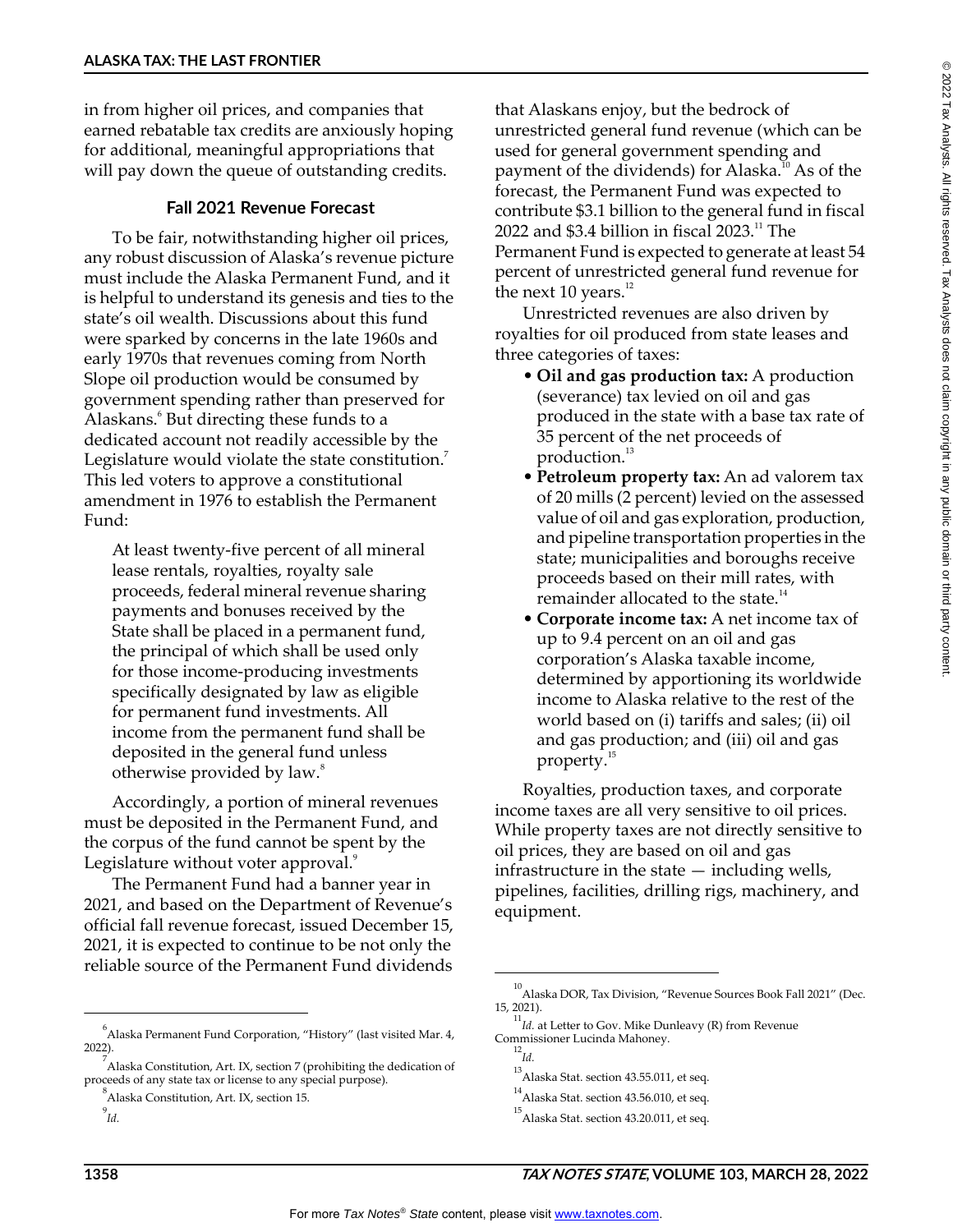Compared with the DOR's spring 2021 forecast, the agency predicted in the fall that Alaska North Slope oil prices would increase by almost \$15 per barrel for fiscal 2022 and \$9 per barrel in fiscal 2023, with North Slope oil production expected to increase by 27,100 barrels per day in fiscal 2022 and 23,600 barrels per day in fiscal 2023.16 The result would be unrestricted general fund revenue increases of \$1 billion and  $$800$  million, respectively, for those fiscal years.<sup>17</sup> Total unrestricted general fund revenue from petroleum was forecast to be (rounded) \$2.3 billion for fiscal 2022 and \$2.1 billion for fiscal 2023.

The following tables show the effects of higher oil prices and production on unrestricted general fund revenues from production taxes, property taxes, and corporate income taxes on oil and gas corporations.<sup>11</sup>

| Fall 2021 Forecast                                     |                            |                       |                 |  |
|--------------------------------------------------------|----------------------------|-----------------------|-----------------|--|
|                                                        | <b>Millions of Dollars</b> |                       |                 |  |
|                                                        | <b>History</b>             | <b>Forecast</b>       | <b>Forecast</b> |  |
| Unrestricted<br>Petroleum Revenue<br><b>From Taxes</b> | Fiscal<br>2021             | <b>Fiscal</b><br>2022 | Fiscal<br>2023  |  |
| Petroleum Property<br>Tax                              | 119.2                      | 113.7                 | 110.9           |  |
| Petroleum Corporate<br>Income Tax                      | $-19.4$                    | 145                   | 240             |  |
| Oil and Gas<br>Production Tax                          | 389                        | 979.6                 | 741.2           |  |

| <b>Spring 2021 Forecast</b>                                     |                            |                |                       |  |
|-----------------------------------------------------------------|----------------------------|----------------|-----------------------|--|
|                                                                 | <b>Millions of Dollars</b> |                |                       |  |
|                                                                 | Forecast                   |                |                       |  |
| Unrestricted<br>Petroleum Revenue<br><b>From Taxes Forecast</b> | <b>Fiscal</b><br>2021      | Fiscal<br>2022 | <b>Fiscal</b><br>2023 |  |
| Petroleum Property<br>Tax                                       | 122.2                      | 114.9          | 112.4                 |  |
| Petroleum Corporate<br>Income Tax                               | 25                         | 25             | 110                   |  |
| Production Tax                                                  | 303                        | 368.6          | 375.9                 |  |

#### **Rebatable Tax Credits**

Although the laws allowing companies to earn rebatable tax credits have been repealed, as of January 1, \$565 million in tax credits await purchase — \$221 million of which date back to credits issued before 2017 for expenditures incurred in earlier years.<sup>19</sup> This figure accounts for \$54 million in rebatable tax credits purchased by the state in 2021.

While the \$54 million payment did result in an important reduction to the queue of outstanding rebatable tax credits, it fell short of the \$114 million that would have been appropriated had the Legislature followed a statutory formula and the DOR's spring 2021 forecast last session.<sup>20</sup> The formula is based on production tax revenue and oil prices forecast for the fiscal year when the appropriation is made: When oil prices are \$60 per barrel or higher, the percentage of production tax revenues is 10 percent, whereas it is 15 percent of production tax revenue when oil prices are forecast to be less than \$60 per barrel.<sup>21</sup> Of the \$114 million passed by the House last session, \$60 million was to be funded through the Constitutional Budget Reserve, and that portion required a three-fourths supermajority vote which failed. The Senate passed the bill without amendment, hence \$54 million was approved

 $^{\circ}$ 

<sup>16</sup> Letter to Dunleavy, *supra* note 11.

<sup>17</sup> "Revenue Sources Book Fall 2021," *supra* note 10.

<sup>18</sup> *Id*. at 5; Alaska DOR, Tax Division, "Spring 2021 Revenue Forecast," at 17 (Mar. 15, 2021).

<sup>19</sup> *See* Letter from Mahoney to Alaska Senate President Peter Micciche (R) and House Speaker Louise Stutes (R), Feb. 8, 2022.

<sup>20</sup> "Spring 2021 Revenue Forecast," *supra* note 18, at 13.

 $^{21}$ Alaska Stat. section 43.55.028(c).